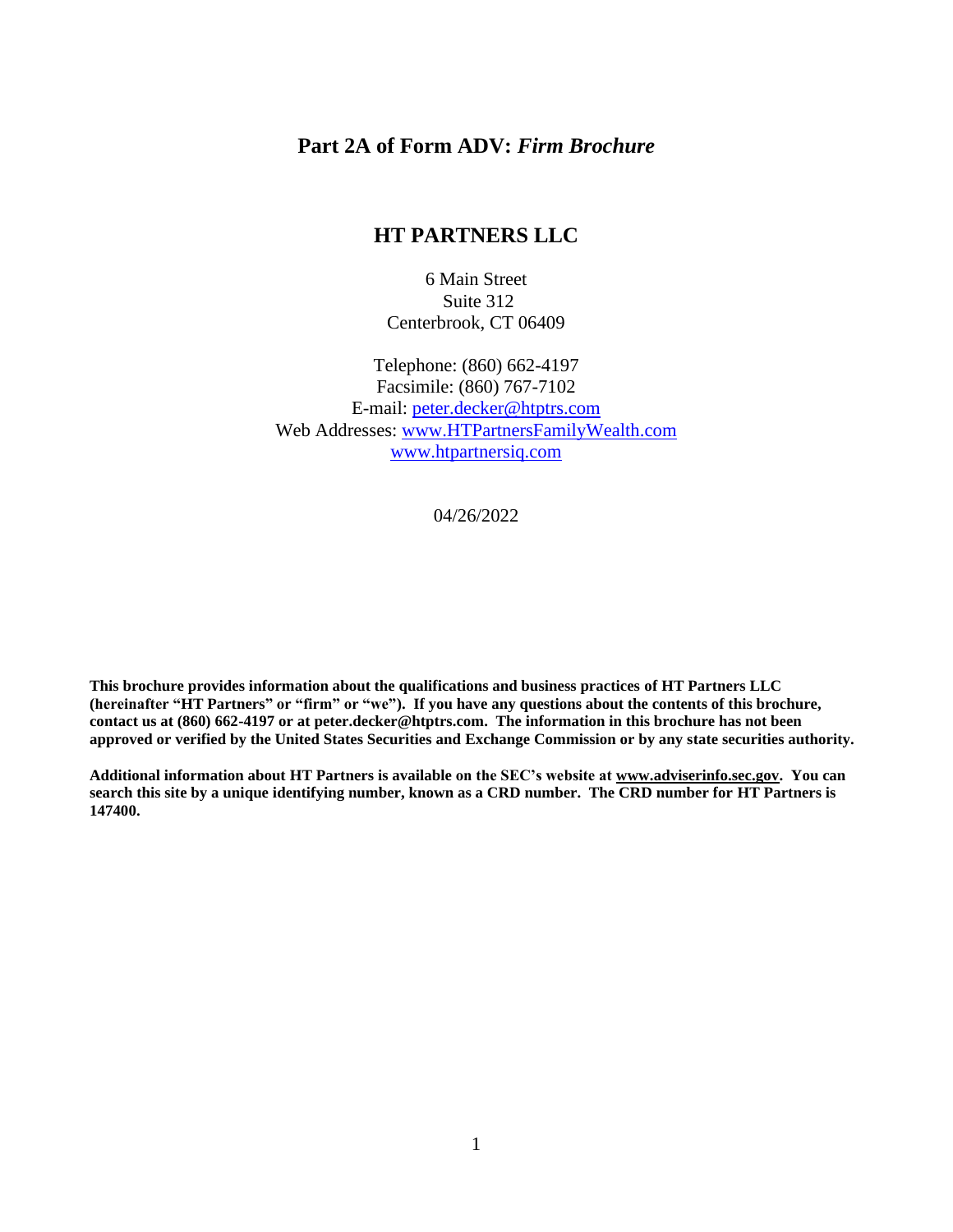## <span id="page-1-0"></span>**Item 2. Summary of Material Changes**

Since the last annual filing of this Brochure, we have clarified that account cash positions are included in the firm's advisory fee calculation and that any accounts with utilized margin will be billed on the higher margin value. Please refer to Item 5 of Form ADV Part 2A for additional information regarding these updates. We have also introduced an employee referral compensation program. Please refer to Item 14 of Form ADV Part 2A for additional information.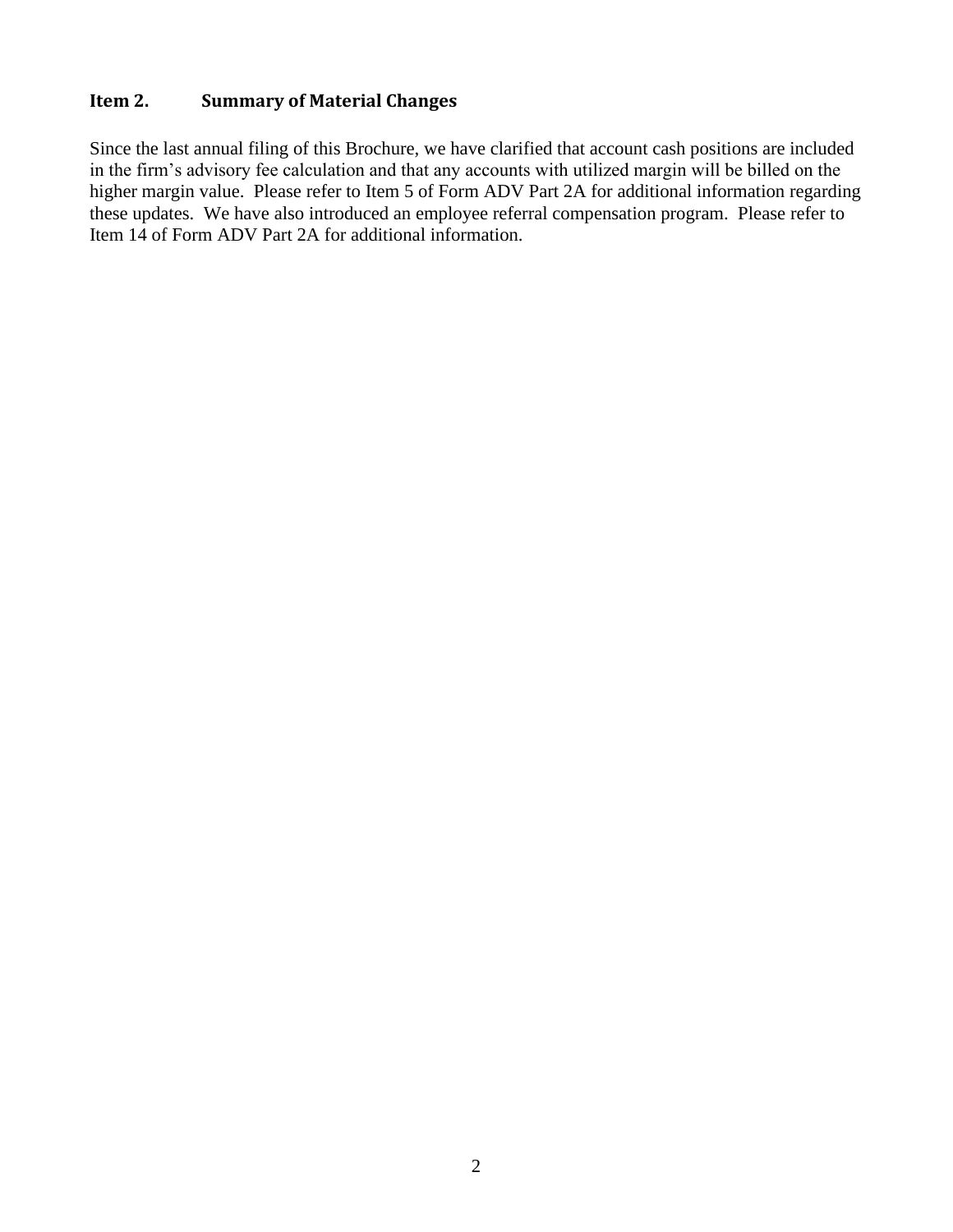#### <span id="page-2-0"></span>Item 3. **Table of Contents**

| Code of Ethics, Participation in Client Transactions and Personal Trading 12 |  |
|------------------------------------------------------------------------------|--|
|                                                                              |  |
|                                                                              |  |
|                                                                              |  |
|                                                                              |  |
|                                                                              |  |
|                                                                              |  |
|                                                                              |  |
|                                                                              |  |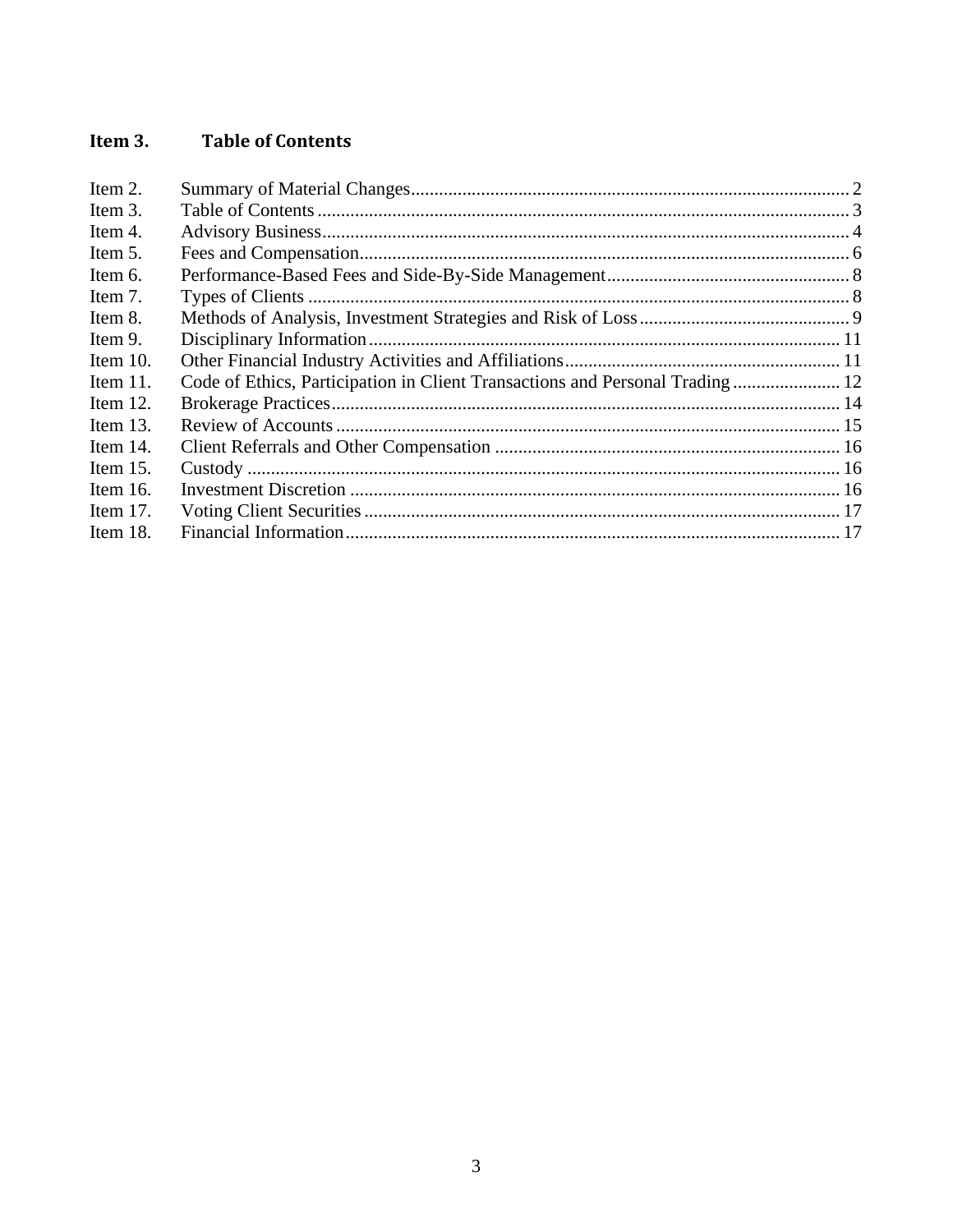## <span id="page-3-0"></span>**Item 4. Advisory Business**

HT Partners is a fee-based SEC-registered investment adviser with its principal place of business located in Centerbrook, Connecticut. The firm has been in business since 2008, with Peter J. Decker and Christopher J. Koehm as direct owners and Managing Members of the firm. Discretionary assets under the firm's management were approximately \$475,205,913 and non-discretionary assets under the firm's management were approximately \$393,119 as of February 9, 2022.

#### Portfolio Management Services

HT Partners provides continuous advice to a client regarding the investment of client funds based on the individual needs of the client. Through personal discussions, in which goals and objectives based on a client's particular circumstances are established, the firm develops a client's personal investment policy statement ("IPS") and creates and manages a portfolio based on that policy. During the datagathering process, the firm will determine the client's individual objectives, time horizons, risk tolerance, and liquidity needs. The firm may also review and discuss a client's prior investment history, as well as family composition and background.

The firm will manage advisory accounts on a discretionary or non-discretionary basis, as agreed with each client. Account supervision is guided by the stated objectives of the client as well as tax considerations. Clients may impose reasonable restrictions on investing in certain securities, types of securities, or industry sectors.

The firm's investment recommendations are not limited to any specific product or service offered by a broker dealer or insurance company and will primarily include advice regarding no-load or loadwaived mutual funds and exchange-traded funds (ETFs). Client portfolio holdings may also include exchange-listed and over-the-counter securities, option contracts on securities, no-load or load-waived mutual funds, exchange traded funds, corporate debt securities, United States governmental securities, certificates of deposit, warrants, commercial paper, and municipal securities. In addition, the firm may recommend to clients illiquid direct investments in private placement offerings and/or limited investment partnerships. Additional information about the fees related to such investments is included in the offering documents provided to prospective investors. Because these types of investments involve certain additional degrees of risk, they will only be recommended when consistent with the client's stated investment objectives, tolerance for risk, liquidity and suitability.

#### HTIQ Portfolios

HT Partners provides portfolio management services through Institutional Intelligent Portfolios™, an automated, online investment management platform for use by independent investment advisors and made available by Schwab Performance Technologies (the "Program" and "SPT," respectively). HT Partners has branded the Program as HTIQ Portfolios. Through the Program, HT Partners offers clients a range of investment strategies we have constructed and manage, each consisting of a portfolio of exchange traded funds ("ETFs") and a cash allocation. The client may instruct HT Partners to exclude up to three ETFs from their portfolio. The client's portfolio is held in a brokerage account opened by the client at SPT's affiliate, Charles Schwab & Co., Inc. ("CS&Co"). HT Partners is independent of and not owned by, affiliated with, or sponsored or supervised by SPT, CS&Co or their affiliates (together, "Schwab"). The Program is described in the SPT Institutional Intelligent Portfolios™ Disclosure Brochure (the "Program Disclosure Brochure"), which is delivered to clients by CS&Co during the online enrollment process.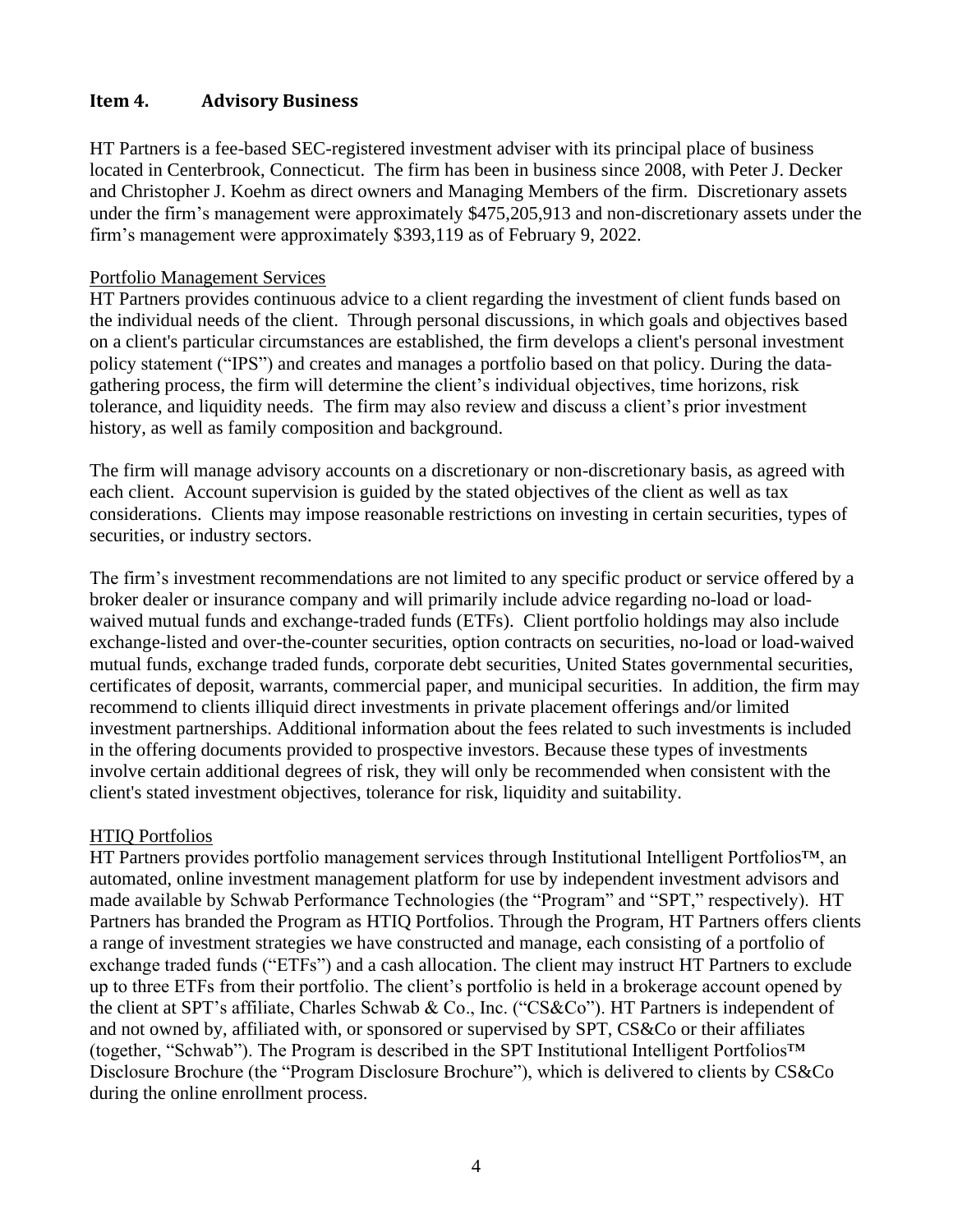HT Partners, and not Schwab, are the client's investment advisor and primary point of contact with respect to the Program. HT Partners is solely responsible, and Schwab is not responsible, for determining the appropriateness of the Program for the client, choosing a suitable investment strategy and portfolio for the client's investment needs and goals, and managing that portfolio on an ongoing basis. CS&Co's role is limited to delivering the Program Disclosure Brochure to clients and administering the Program so that it operates as described in the Program Disclosure Brochure.

HT Partners has contracted with CS&Co to provide it with the technology platform and related trading and account management services for the Program. This platform enables HT Partners to make the Program available to clients online and includes a system that automates certain key parts of the HT Partners investment process (the "System"). The System includes an online questionnaire that helps HT Partners determine the client's investment objectives and risk tolerance and select an appropriate investment strategy and portfolio. Clients should note that HT Partners will recommend a portfolio via the System in response to the client's answers to the online questionnaire. The client may then indicate an interest in a portfolio that is one level less or more conservative or aggressive than the recommended portfolio, but HT Partners then makes the final decision and selects a portfolio based on all the information HT Partners has about the client. The System also includes an automated investment engine through which HT Partners manages the client's portfolio on an ongoing basis through automatic rebalancing and tax-loss harvesting (if the client is eligible and elects). HT Partners does not receive a portion of a wrap fee for our services to clients through the Program. Clients do not pay fees to CS&Co in connection with the Program, but HT Partners does charge clients a fee for its services as described below under *Item 5 Fees and Compensation*. HT Partners' fees are not set or supervised by Schwab. Clients do not pay brokerage commissions or any other fees to CS&Co as part of the Program. Schwab does receive other revenues in connection with the Program, as described in the Program Disclosure Brochure. HT Partners does not pay CS&Co fees for its services in the Program so long as HT Partners maintains a specified amount in client assets in accounts at CS&Co that are not enrolled in the Program. If HT Partners does not meet this condition, then HT Partners must pay CS&Co an annual fee on the value of HT Partners' clients' assets in the Program. This fee arrangement gives us an incentive to recommend or require that our clients with accounts not enrolled in the Program be maintained with CS&Co.

The Program Disclosure Brochure includes a discussion of various risks associated with the Program, including the risks of investing in ETFs, as well as risks related to the underlying securities in which ETFs invest. In addition, the Program Disclosure Brochure also discusses market/systemic risks, asset allocation/strategy/diversification risks, investment strategy risks, trading/liquidity risks, and large investment risks.

#### Family Wealth Counseling /Wealth Management/Financial Planning/Consulting Services

HT Partners strives to employ a dynamic financial planning process. This involves a cycle of identifying financial goals, prioritizing these goals and planning. Depending on the client's desire or level of sophistication, the financial planning process can be simple or in some cases take many years to develop. The firm may advise its clients in the areas of [retirement planning,](https://en.wikipedia.org/wiki/Retirement_planning) [investment planning,](https://en.wikipedia.org/wiki/Investment_management) [financial risk](https://en.wikipedia.org/wiki/Financial_risk_management)  [management,](https://en.wikipedia.org/wiki/Financial_risk_management) insurance planning, tax planning, [estate planning](https://en.wikipedia.org/wiki/Estate_planning) and [business planning](https://en.wikipedia.org/wiki/Succession_planning) as well as being a sounding board for its clients to help them address life events. It is incumbent on clients to implement the resulting plans or advice, and they should do so after consulting with their legal and tax advisors.

At the beginning of the relationship, HT Partners will attempt to focus first on a review of a client's lifestyle management. This can include the preparation of a balance sheet, cash flow, and income statement. The firm may review financial management structures including banking services. As part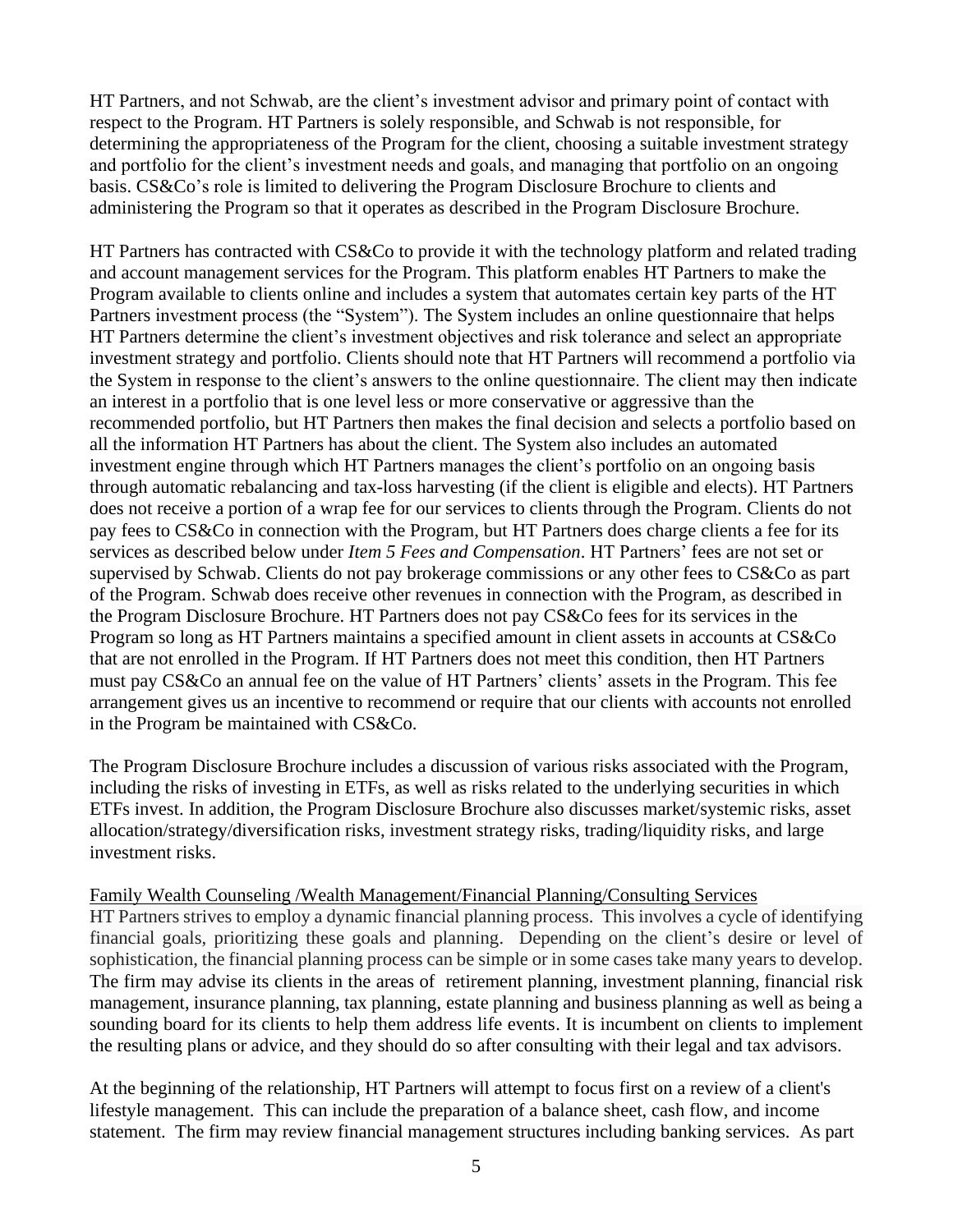of this process, the firm may also assist the client in the building of an advisory team that includes legal, risk, accounting, and document and records management. Next, a review of client investment management arrangements including the design and implementation of investment policy statement and asset allocation strategies may be conducted. The focus will be on the review, design, and implementation of wealth transfer goals to allow a client to consider various estate planning strategies and options, including succession planning issues for closely held entities. Lastly, where appropriate, the firm may help and design family meetings with clients to assure that financial education and planning is explained to the next generation and to help clients establish mentoring programs.

HT Partners may gather the required information through in-person interviews. Information may include a client's current financial status, future goals and attitudes towards risk. Related documents supplied by the client are reviewed. Financial Planning recommendations are not limited to any specific product or service offered by a broker dealer or insurance company. All recommendations are of a generic nature.

In addition to the initial financial plan, Financial Planning clients may receive periodic reviews of their financial plan based on their personal situation, and 12 hours of consulting time at no extra charge. At its sole discretion, HT Partners may change additional hourly fees to those clients who exceed the allocated 12 hours of consulting time. The firm tailors all financial planning and consulting recommendations to the individual needs of each client.

## <span id="page-5-0"></span>**Item 5. Fees and Compensation**

#### Portfolio Management

The annual fee for portfolio management services will be based on the amount of assets under management and will typically range from 0.42% to 1.25%, depending on the level of service chosen and existence of special assets in need of supervision.

## HTIQ Portfolios

The HT Partners annual fee for HTIQ will be charged at a flat 0.25% of assets under management. Currently, neither clients nor the firm pay CS&Co any additional fees for participation in the Program. However, CS&Co may receive remuneration from some or all ETFs eligible for participation in the program. Also, CS&Co will maintain a sweep program through which free credit balances in client CS&Co accounts will be swept into deposit accounts maintained at Charles Schwab Bank.

#### Special Asset Management

Certain high net worth clients often own or have a desire to own special assets directly through their trust accounts or other estate planning vehicles. These assets can include mortgages, notes, promissory notes, limited liability companies, partnerships, corporations, tangible real estate or other business investments. HT Partners may supervise these assets. In those situations where the firm supervises special assets, a 1.25% annual fee will be charged in addition to other portfolio management services that is negotiable depending on scope of responsibilities.

Fair market value for private/special assets such as unmarketable securities, closely held business interests, promissory notes, debt obligations and tangible real estate will be appraised periodically whenever possible, unless an independent pricing authority provides an intervening value. If a scheduled appraisal does not take place for any reason, prior appraisal value will be used. While HT Partners will attempt to verify the accuracy of these independent pricing authorities each client will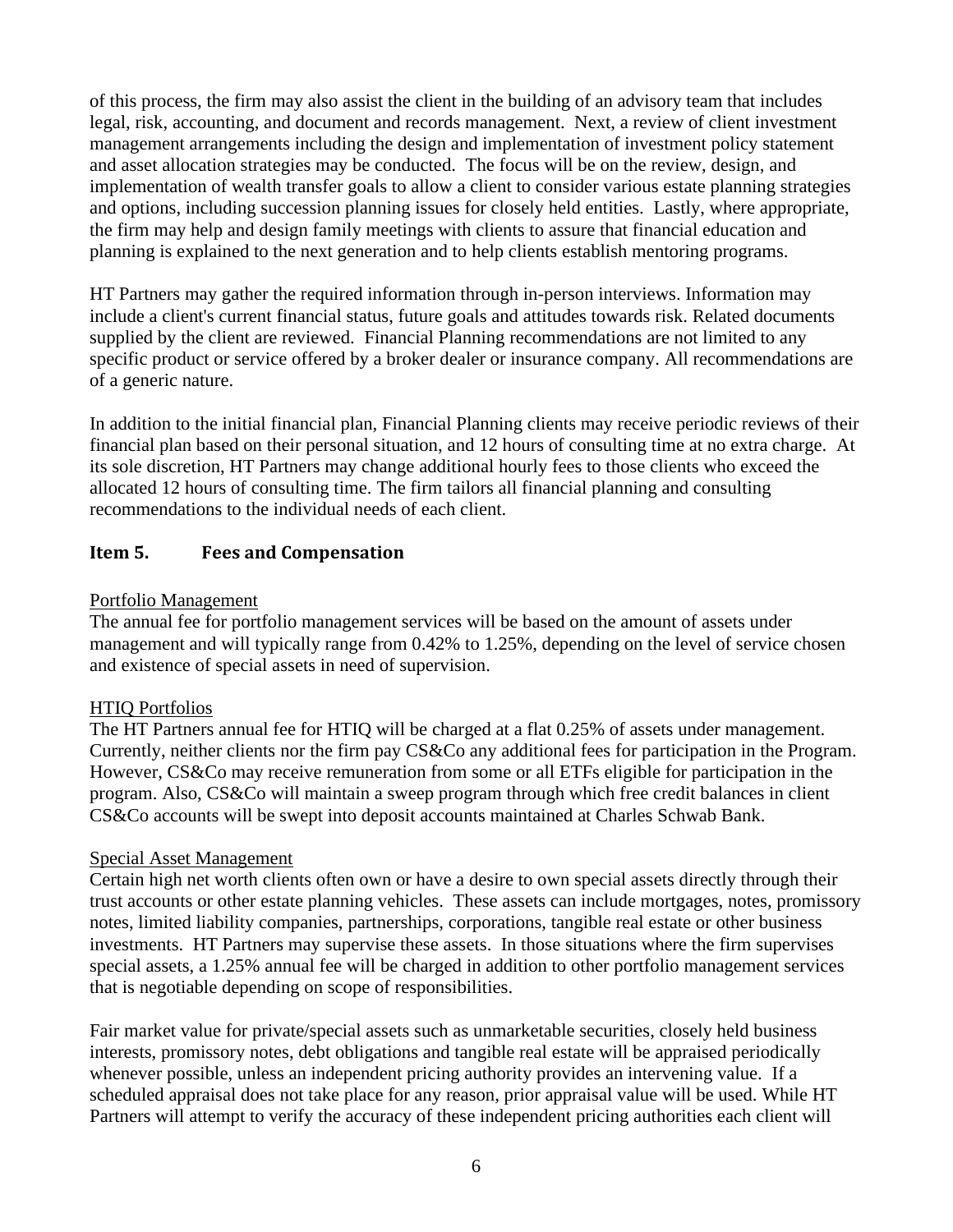agree to notify HT Partners if they disagree with the accuracy. The firm cannot warranty the pricing of third parties and understand that the pricing of illiquid assets has a substantial component that is subjective. The client is responsible for the cost of the appraisal. Unless excluded from billable assets, when the valuation is determined these assets will be billed at the lesser of their fair market value and the cost basis of the asset. An additional agreed upon entity management fee may be charged where applicable to cover associated entity expenses, including entity filing fees, operational expenses and certain compliance costs.

#### Financial Consulting Services

In order to receive HT Partners financial consulting services, clients must also elect to participate in family wealth counseling or family office management services.

Although some financial consulting services may be provided free of charge at the firm's sole discretion, HT Partners and the client may need to enter into a separate agreement for financial consulting services involving complex issues and/or requiring a significant time commitment. The firm will charge for these services based on an hourly rate of \$250 or a negotiated fixed fee. When travel is required, the firm will request and receive reimbursement of all travel expenses associated with delivery of services. The travel costs will be billed to the clients' accounts at cost, with pre-approval and proper accounting. The length of time it will take to complete a particular consulting project will depend on the nature and complexity of the individual client's personal circumstances. An estimate for total hours will be determined at the start of the advisory relationship. Fees are due and payable upon completion of the financial planning/consulting service. The firm may request a retainer upon completion of a fact-finding session with the client.

#### Fees in General

Unless otherwise agreed, the firm will directly debit client accounts quarterly in advance at the beginning of each calendar quarter based upon the value (market value or fair market value in the absence of market value), of the client's account at the end of the previous quarter, pro-rated for additions and withdrawals. Fair market value for private/specially designated assets such as unmarketable securities, closely held business interests, promissory notes, debt obligations and tangible real estate will be appraised every two years, unless an independent pricing authority provides an intervening value. Clients are responsible for the cost of the appraisal. These assets will be billed at the lesser of their fair market value and the cost basis of the asset.

Clients invested in HTIQ (Automated Portfolios) will be billed quarterly in arrears based upon the value (market value or fair market value in the absence of market value), of the client's account at the end of the billable quarter.

Fees, account minimums, and payment of travel expenses for all services are negotiable based upon certain criteria (i.e. anticipated future earning capacity, anticipated future additional assets, dollar amount of assets to be managed, related accounts, account composition, negotiations with client, etc.). Discounts, not generally available to advisory clients, may be offered to family members and friends. The firm may group certain related client accounts for the purposes of determining the account size and/or annualized fee.

Certain legacy client agreements may be governed by fee schedules different from those listed above. Under no circumstances will the firm require payment of fees in excess of \$1,200 more than six months in advance of services rendered.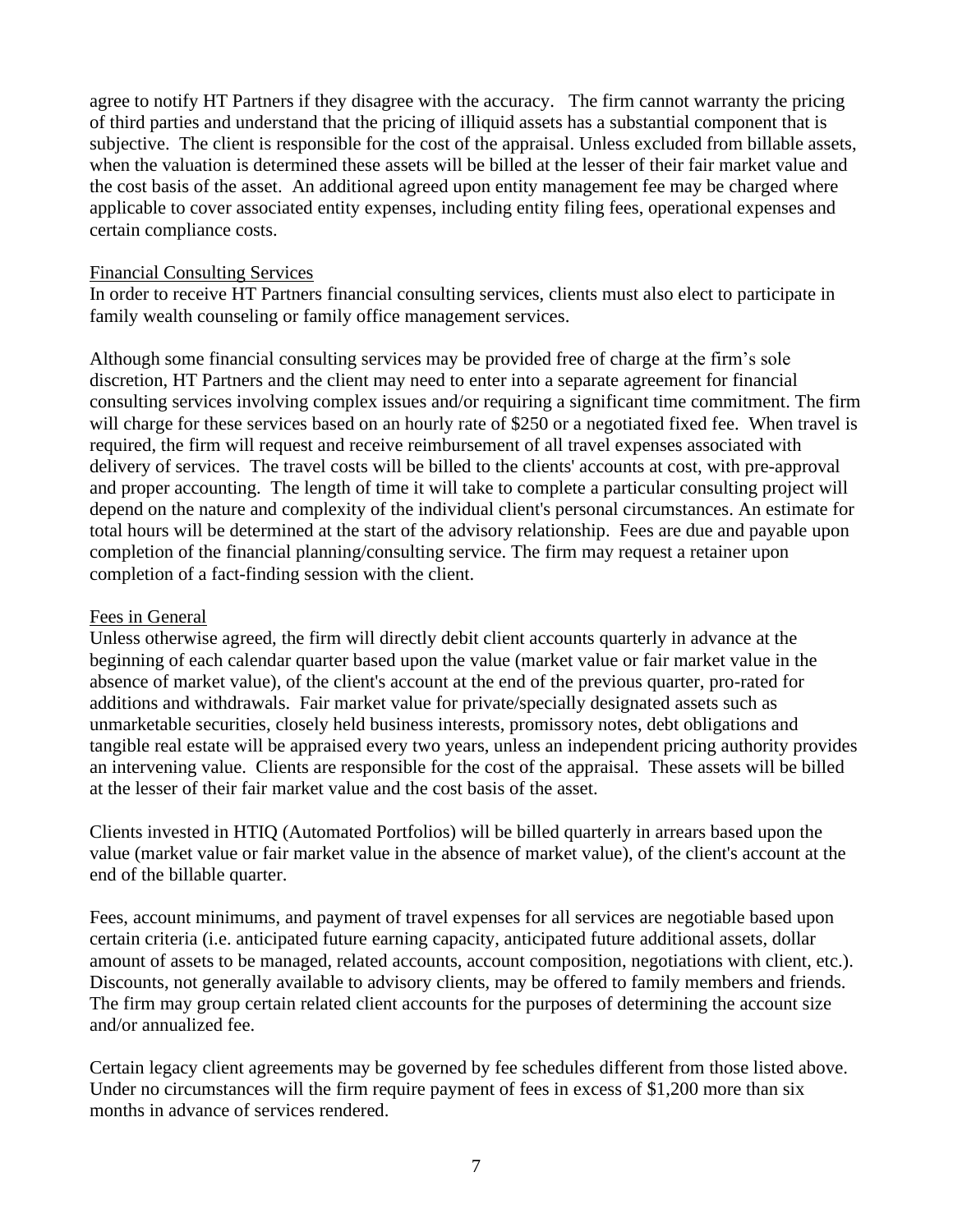## Account Termination

Clients may terminate the agreement by providing the firm with a 30 day written notice delivered to the HT Partners principal place of business. Upon termination of any account, any prepaid, unearned fees will be promptly refunded, and any earned, unpaid fees will be due and payable. HT Partners reserves the right to terminate any agreement.

## Mutual Fund and ETF Fees and Expenses

All fees paid to HT Partners for investment advisory services are separate and distinct from the fees and expenses charged by mutual funds and ETFs to their shareholders. These fees and expenses are described in each fund's prospectus. These fees will generally include a management fee, other fund expenses, and a possible distribution fee. A client could invest in a mutual fund or and ETF directly, without the services of the firm. In that case, the client would not receive the services provided by the firm which are designed, among other things, to assist the client in determining which mutual fund or funds or ETFs are most appropriate to each client's financial condition and objectives. Accordingly, the client should review both the fees charged by the funds and ETFs and the fees charged by the firm to fully understand the total amount of fees, and to thereby evaluate the advisory services being provided.

#### Brokerage and Custodial Fees

In addition to advisory fees paid to the firm, clients will also be responsible for all transaction, brokerage, custodial, administrative and trustees fees, incurred as part of their account management. Please see Item 12 of this Brochure for important disclosures regarding brokerage practices.

#### Cash and Margin Holdings:

Unless agreed otherwise, any and all account asset classes, including cash positions, are included in the firm's advisory fee calculation. At certain times our advisory fee may exceed the money market yield for cash assets.

Unless agreed otherwise, any accounts with utilized margin are billed on the higher-margin value. This presents a potential conflict because we earn a higher fee and have a disincentive to advise clients to reduce or eliminate the margin balance.

## <span id="page-7-0"></span>**Item 6. Performance-Based Fees and Side-By-Side Management**

HT Partners does not charge any fees based on a share of capital gains on or capital appreciation of the assets of a client.

## <span id="page-7-1"></span>**Item 7. Types of Clients**

HT Partners generally provides advisory services to individuals, pension and profit sharing plans, trusts, estates or charitable organizations, corporations or other business entities and family office entities.

The firm generally requires a minimum account size of \$100,000 of assets under management. CS&Co requires a minimum investment of \$5,000 to open an HTIQ portfolio and makes these portfolios available only to select account types.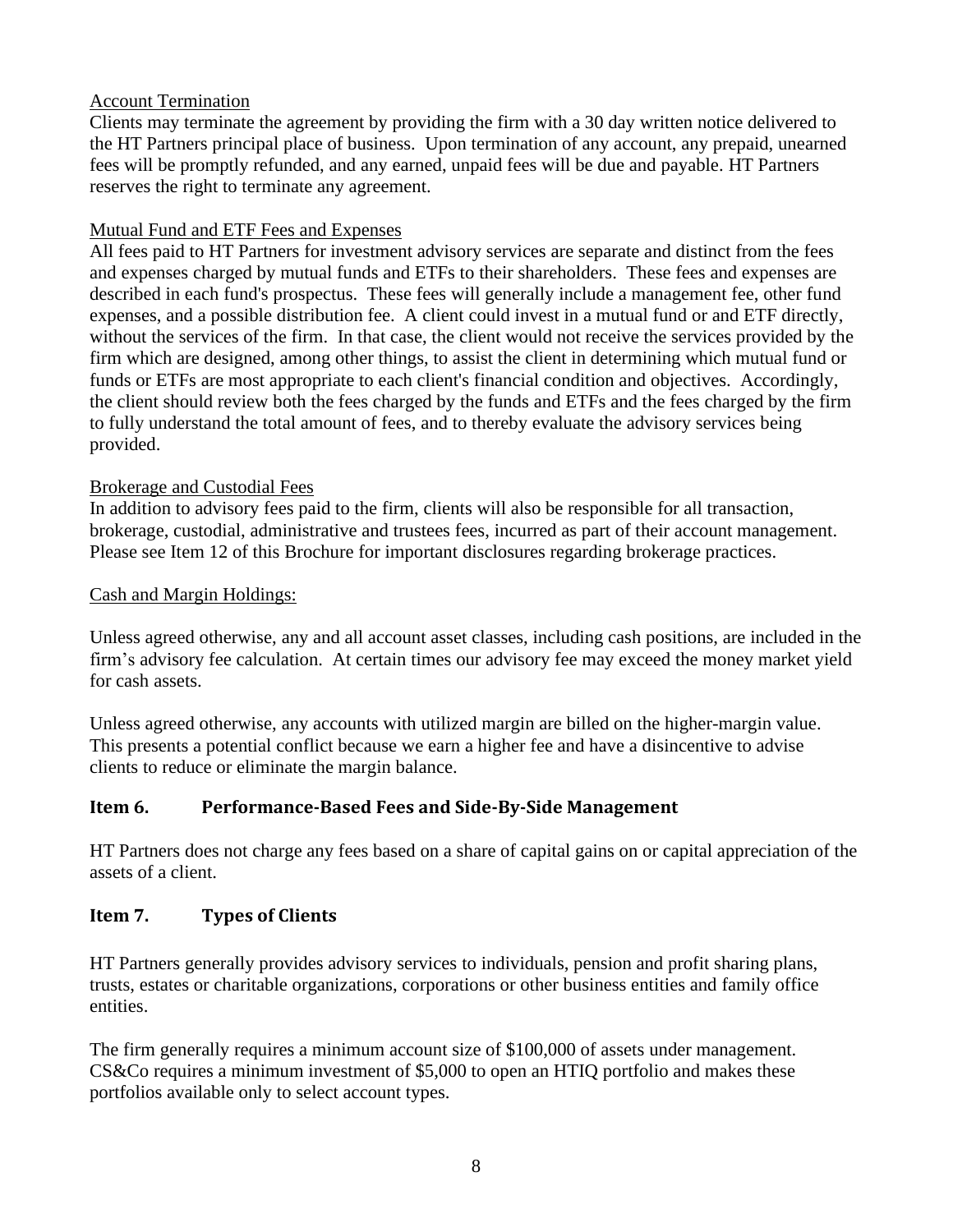## <span id="page-8-0"></span>**Item 8. Methods of Analysis, Investment Strategies and Risk of Loss**

HT Partners employs the following types of analysis to formulate client recommendations.

Asset Allocation: Rather than focusing primarily on securities selection, the firm attempts to identify an appropriate ratio of securities, fixed income, and cash suitable to the client's investment goals and risk tolerance.

A risk of asset allocation is that the client may not participate in sharp increases in a particular security, industry or market sector. Another risk is that the ratio of securities, fixed income, and cash will change over time due to stock and market movements and, if not corrected, will no longer be appropriate for the client's goals.

Technical Analysis: Technical analysis seeks to identify price patterns and trends in financial markets and attempt to exploit those patterns. The firm follows and examines such indicators as [price,](http://en.wikipedia.org/wiki/Price) [volume,](http://en.wikipedia.org/wiki/Volume_%28disambiguation%29) [moving averages](http://en.wikipedia.org/wiki/Moving_average) of the price and market sentiment.

Cyclical Analysis: Cyclical analysis concentrates on business cycles as well as asset market cycles, examining alternating phases of rises (expansion) and falls (contraction) in volumes, prices and returns. Since cyclical analysis is based on examination of rising and falling trends, investors bear risk of missed timing, with a specific trend lasting longer or shorter than expected.

Mutual Fund and/or ETF Analysis: HT Partners looks at the experience and track record of the manager of the mutual fund or the sponsoring company of an ETF in an attempt to determine if that manager has demonstrated an ability to invest over a period of time and in different economic conditions. For active mutual funds, the firm also looks at the underlying assets in a mutual fund or ETF in an attempt to determine if there is significant overlap in the underlying investments held in other funds in the client's portfolio. The funds or ETFs are monitored in an attempt to determine if they are continuing to follow their stated investment strategy.

A risk of mutual fund and/or ETF analysis is that, as in all securities investments, past performance does not guarantee future results. A manager who has been successful may not be able to replicate that success in the future. In addition, as the firm does not control the underlying investments in a fund or ETF, managers of different funds held by the client may purchase the same security, increasing the risk to the client if that security were to fall in value. There is also a risk that a manager may deviate from the stated investment mandate or strategy of the fund or ETF, which could make the fund or ETF less suitable for the client's portfolio.

Short-term purchases: At times, the firm may also purchase securities with the idea of selling them within a relatively short time (typically a year or less). This is done in an attempt to take advantage of conditions that the firm believes will soon result in a price swing in the securities purchased.

A risk in a short-term purchase strategy is that, should the anticipated price swing not materialize, the firm is left with the option of having a long-term investment in a security that was designed to be a short-term purchase, or potentially taking a loss. In addition, this strategy involves more frequent trading than does a longer-term strategy, and will result in increased brokerage and other transactionrelated costs, as well as less favorable tax treatment of short-term capital gains.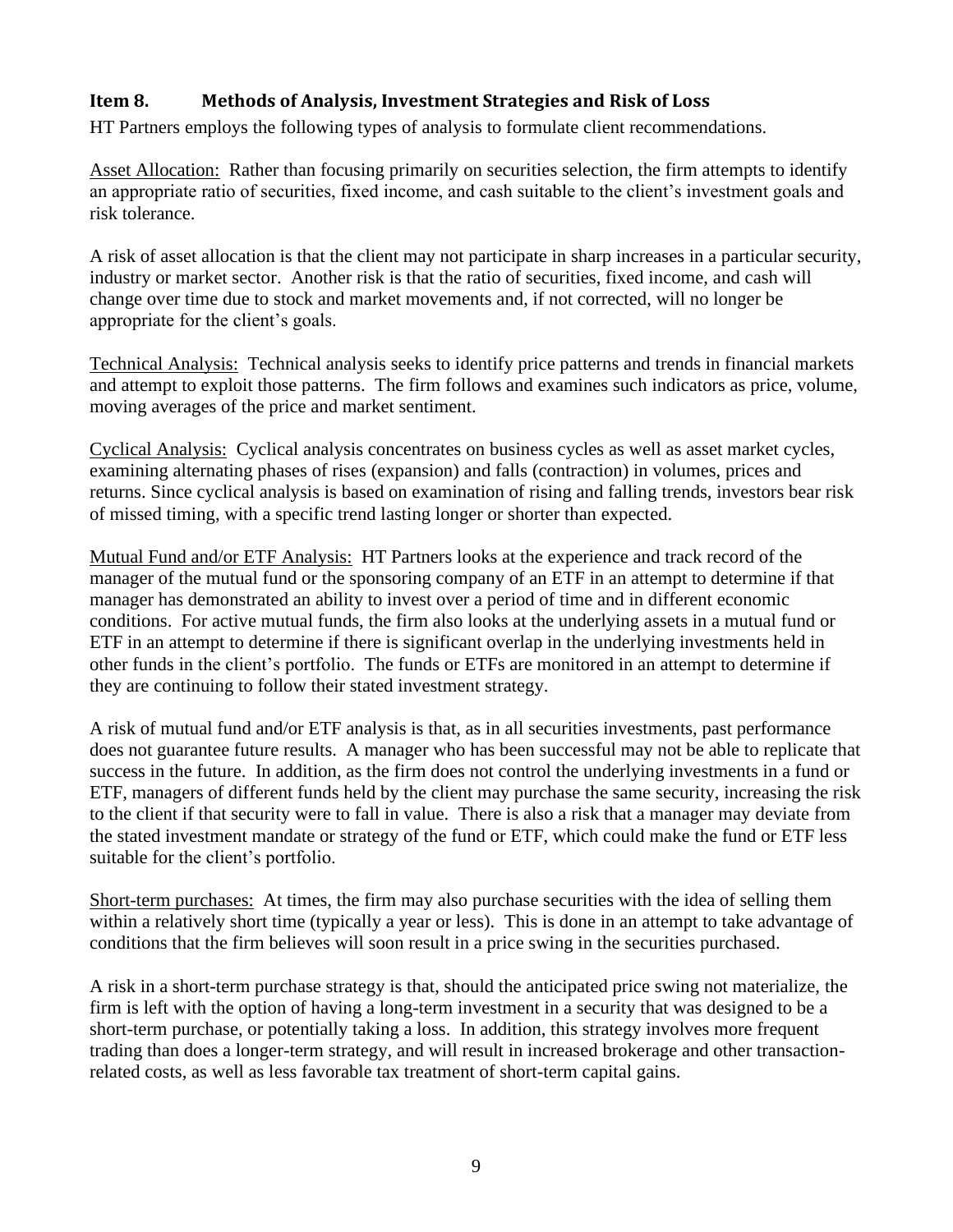Trading: In the rare cases where HT Partners purchase securities with the idea of selling them very quickly (typically within 30 days or less) in an attempt to take advantage of the predictions of brief price swings. A risk in a short-term purchase is the potential for sudden losses if the anticipated price swing does not materialize. Moreover, should the anticipated price swing not materialize, the client will be left with the option of having a long-term investment in a security that was designed to be a short-term purchase, or potentially taking a loss. In addition, this strategy involves more frequent trading than does a longer-term strategy, and will result in increased brokerage and other transactionrelated costs, as well as less favorable tax treatment of short-term capital gains.

Option writing: HT Partners may use options as an investment strategy. An option is a contract that gives the buyer the right, but not the obligation, to buy or sell an asset (such as a share of stock) at a specific price on or before a certain date. An option, just like a stock or bond, is a security. An option is also a derivative, because it derives its value from an underlying asset.

The two types of options are calls and puts:

A call gives a right to buy an asset at a certain price within a specific period of time. The firm will buy a call if it is determined that the stock will increase substantially before the option expires.

A put gives the holder the right to sell an asset at a certain price within a specific period of time. The firm will buy a put if it is determined that the price of the stock will fall before the option expires.

The firm will use options to speculate on the possibility of a sharp price swing or to "hedge" a purchase of the underlying security; in other words, the firm will use an option purchase to limit the potential upside and downside of a security purchased for the client's portfolio.

The firm uses "covered calls", in which sell an option on an owned security. In this strategy, the client receives a fee for making the option available, and the person purchasing the option has the right to buy the security at an agreed-upon price.

A risk of covered calls is that the option buyer does not have to exercise the option. If the stock is sold prior to the end of the option agreement, the option will have to be purchased back from the option buyer, for a possible loss.

The firm uses a "spreading strategy" where two or more option contracts are purchased (for example, a call option that you buy and a call option that you sell) for the same underlying security. This effectively puts a client on both sides of the market, but with the ability to vary price, time and other factors.

A risk of spreading strategies is that the ability to fully profit from a price swing is limited.

Automated Investment Program Risk: An investment adviser that uses algorithmic and other technology-based programs to provide clients with discretionary asset management services is typically offering an investment program with limited human interaction through an online, electronicbased delivery model. In contrast to traditional advisory relationships where investment adviser personnel typically interact with clients to form a basis for the investment advice given, automated investment programs and platforms rely on other techniques such as online questionnaires to gather client information in order to make suitability determinations for their clients. Limited human interaction between investment advisory personnel and clients presents unique challenges and risks. If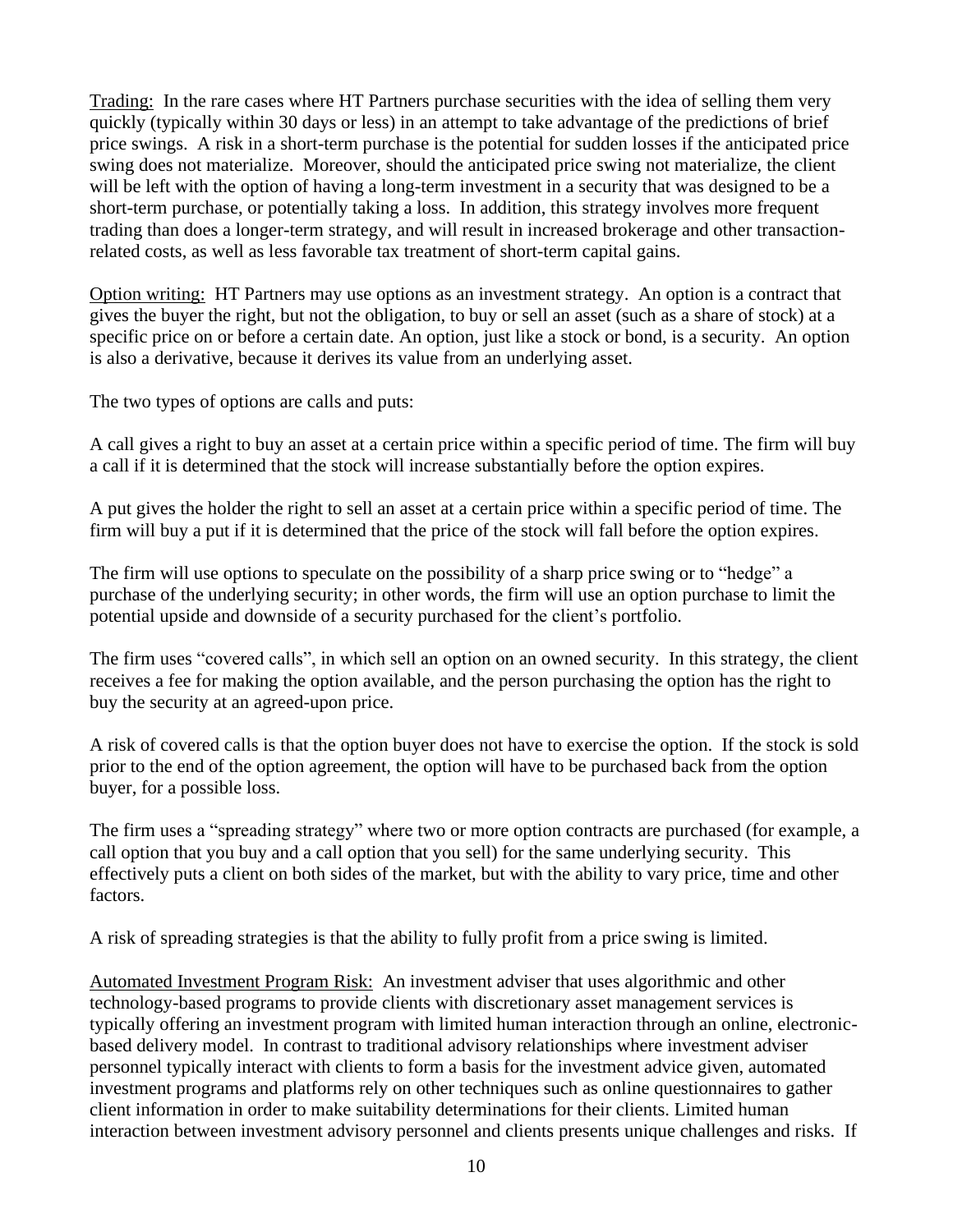there is no human interaction involved in an automated investment program, there is no opportunity to explain the context for the questions asked, to ask follow-up questions about a client's responses, to provide assistance to clients completing the questionnaire or to address inconsistencies in client responses. Moreover, an adviser may have limited information and transparency on the algorithms designed and maintained by third-party program sponsors or participants. Even small changes to the algorithms used may cause significant changes to a client investment account. Consequently, automated investment programs should only be used by individuals not requiring sophisticated modeling or frequent personal interactions with advisory personnel and those comfortable with the technological aspects of a particular investment platform.

## *CLIENTS SHOULD UNDERSTAND THAT INVESTING IN ANY SECURITIES, INCLUDING MUTUAL FUNDS, INVOLVES A RISK OF LOSS OF BOTH INCOME AND PRINCIPAL.*

## <span id="page-10-0"></span>**Item 9. Disciplinary Information**

In a December 2014 settlement with the SEC, F-Squared Investments ("F-Squared"), an unaffiliated former signal provider to HT Partners, admitted that it had violated federal securities laws related to inaccurate performance information for the period of April 2001 through September 2008. F-Squared provided signals to HT Partners through the AlphaSector Strategy between June 2012 and January 2015. HT Partners provided the F-Squared track record to certain clients without knowing it was incorrect. Without admitting or denying the SEC's findings, HT Partners agreed to cease and desist from committing or causing any violations and future violations of Rules 204-2(a)(16) (a recordkeeping rule) and 206(4)-1(a)(5) (an advertising rule). HT Partners also agreed to pay a civil monetary penalty of one hundred thousand dollars.

## <span id="page-10-1"></span>**Item 10. Other Financial Industry Activities and Affiliations**

In addition to advisory services described in Item 4 of this Brochure, the firm operates and provides multifamily office services to target clients whose typical liquid assets exceed \$25 million dollars. These services can include the managing of non-securitized real estate holdings, the management of business entities, including closely-held businesses, the hiring of outside consultants, including bookkeepers and bookkeeping services, attorneys, private bankers, accountants, insurance advisors, private security services, family education advisors, real estate management firms, and ad hoc concierge services that are typically requested by family offices. HT Partners will also assist clients who fit the profile in the creation and design of a family office entity including ongoing management of that entity once it is created. Typically, the firm charges clients separate and distinct fees for these non-advisory services, in addition to the advisory fees discussed in Item 5 of this Brochure. However, for clients whose account(s) exceed \$50,000,000, the firm may, at the firm's sole discretion, reduce or waive some or all of these non-advisory fees.

Christopher J. Koehm, Managing Director of HT Partners, is also separately employed as owner of an accounting firm affiliated with HT Partners by virtue of common ownership and control. The firm's clients may be referred to this separate affiliated entity and vice versa. However, no referral fees of any kind will be paid for these referrals by either party.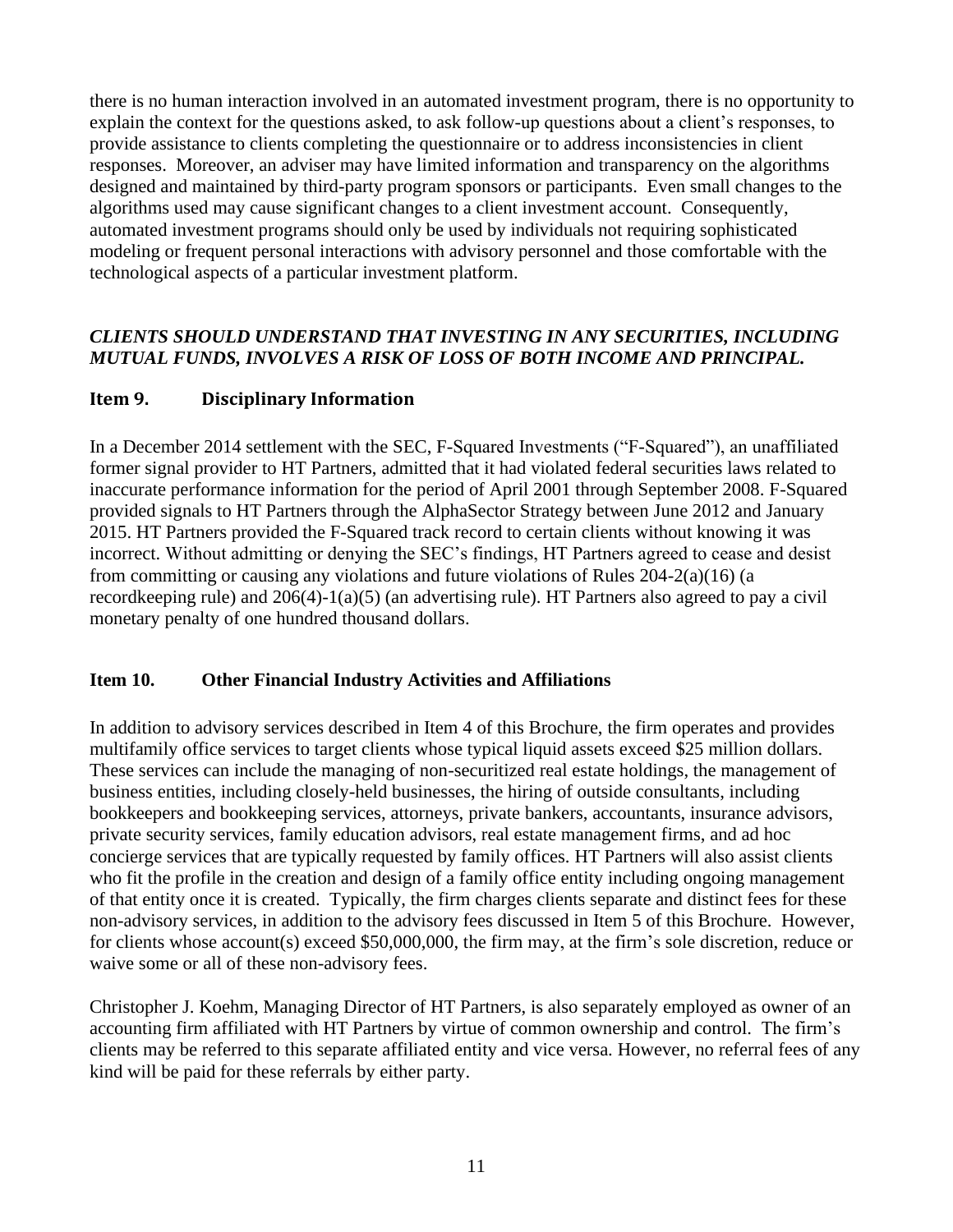Peter J. Decker, Christopher J. Koehm, and Devin C. Bourque are also principals and/or owners of Essex Insurance Group, Inc. ("EIG"), an insurance agency that sells and services insurance products at the request of clients. Its focus is attempting to pool existing insurance policies and risks for higher service levels, discounts, and reinsurance purposes. It also offers life, health, accident and disability insurance products. Moreover, Mr. Bourque is appointed as a licensed insurance agent with certain unaffiliated insurance companies. HT Partners advisory clients may, but are not obligated to, use the services of EIG to reduce their insurance premiums and/or their existing policy deductibles. HT Partners advisory clients may, but are not obligated to use EIG and/or Mr. Bourque to obtain needed insurance products and services. All fees charged by EIG and any unaffiliated insurance companies are separate and distinct from those of HT Partners.

Peter J. Decker and Christopher J. Koehm also serve as officers and/or managers of various limited liability companies and corporations held by the firm's family office clients. Aside from their current shareholders, no other clients of HT Partners will be solicited or permitted to invest in these entities.

Peter J. Decker and Christopher J. Koehm are managers and officers of HT Fiduciary Management LLC ("HTFM"), a Wyoming private trust company. HTFM currently serves as a successor trustee to one client trust.

Peter J. Decker serves as Vice President of MacBeth Ventures LLC, a real estate holding company that manages the historic former Witch Hazel Works in Centerbrook, Connecticut. In this executive role, Mr. Decker is responsible for management of the property.

Some of these non-advisory activities present a potential conflict of interest, to the extent that HT Partners principals and owners may receive additional compensation as a result of recommending additional family office, accounting, and/or insurance services to clients. Potential conflicts of interest also arise to the extent that these non-advisory activities may require a significant time commitment from Mr. Decker and Mr. Koehm, thus limiting the amount of time they can dedicate to management of advisory client accounts. Furthermore, some of these relationships and arrangements may result in HT Partners, Mr. Decker and/or Mr. Koehm having direct or indirect access to client funds by virtue of serving as managers or trustees over certain client assets.

HT Partners endeavors at all times to put the interest of the clients first.

## <span id="page-11-0"></span>**Item 11. Code of Ethics, Participation in Client Transactions and Personal Trading**

## Code of Ethics Disclosure

The firm has adopted a Code of Ethics which sets forth high ethical standards of business conduct that the firm requires of employees, including compliance with applicable federal securities laws. The Code of Ethics includes policies and procedures for the review of quarterly securities transactions reports as well as initial and annual securities holdings reports that must be submitted by the firm's access persons. Among other things, the firm's Code of Ethics also requires the prior approval of any acquisition of securities in a limited offering (e.g., private placement) or an initial public offering. The code provides for oversight, enforcement and recordkeeping provisions. A copy of the Code of Ethics is available to advisory clients and prospective clients upon request to Peter J. Decker, Managing Member, at the firm's principal office address.

The firm or individuals associated with the firm may buy or sell securities identical to those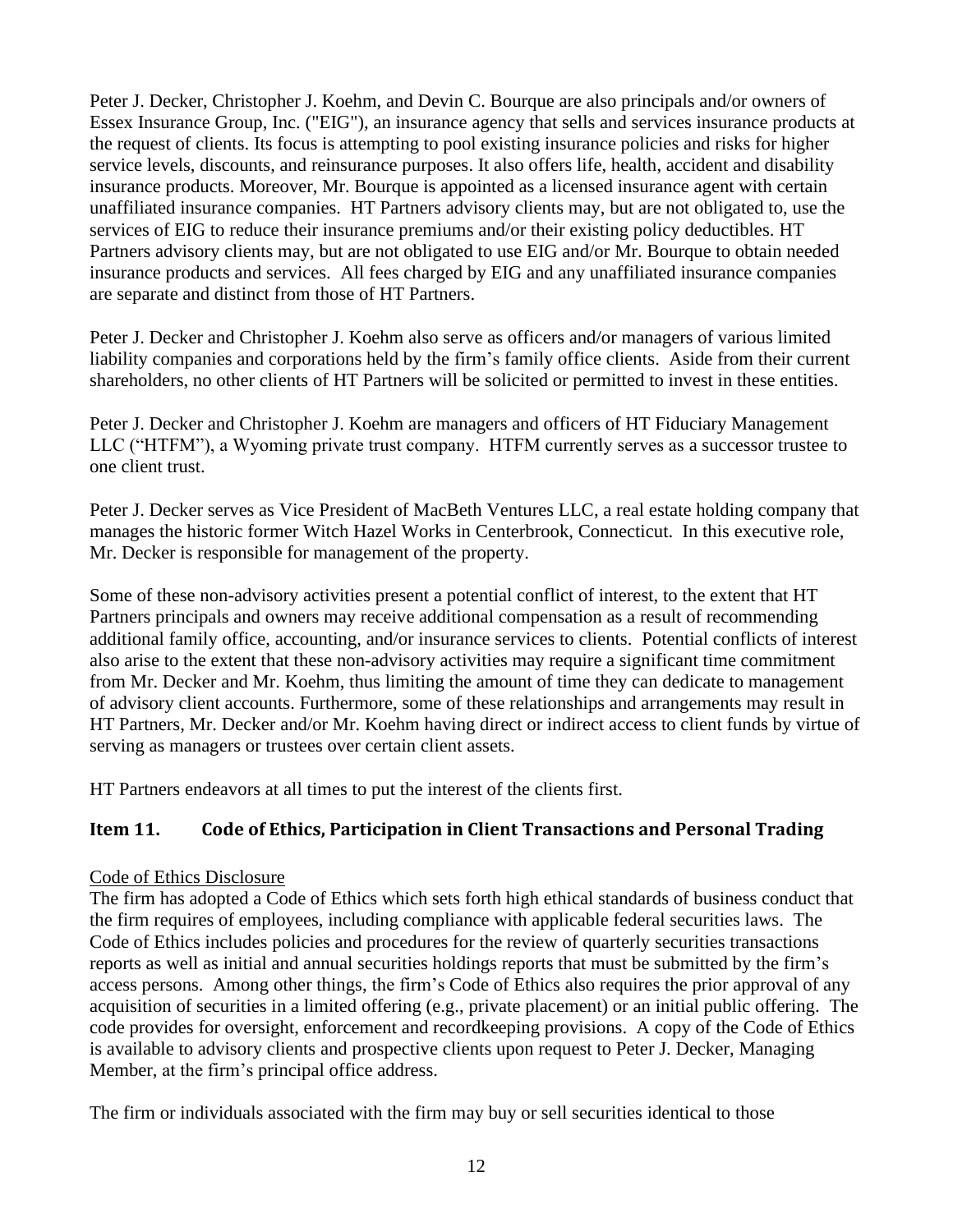recommended to or purchased for customers for their personal accounts. In addition, any related person(s) may have an interest or position in a certain security which may also be recommended to a client. This practice results in a potential conflict of interest, as the firm may have an incentive to manipulate the timing of such purchases to obtain a better price or more favorable allocation in rare cases of limited availability.

HT Partners may aggregate employee trades with client trades. In case there is a partial fill of a particular batch order, purchases will be allocated pro-rata, with each account paying average price.

To mitigate these potential conflicts of interest, the firm has established the following restrictions:

- 1. No principal or employee of the firm may buy or sell securities for their personal portfolio(s) where their decision is substantially derived, in whole or in part, by reason of his or her employment unless the information is also available to the investing public on reasonable inquiry. No principal or employee of the firm may prefer his or her own interest to that of the advisory client.
- 2. It is the expressed policy of the firm that no person employed by us may purchase or sell any security prior to a transaction(s) being implemented for an advisory account, and therefore, preventing such employees from benefiting from transactions placed on behalf of advisory accounts.
- 3. The firm maintains a list of all securities holdings for the firm and anyone associated with this advisory practice with access to advisory recommendations. These holdings are reviewed on a regular basis by Peter J. Decker and Christopher J. Koehm.
- 4. In case of partial fills, client accounts will receive preference over employee accounts.
- 5. HT Partners emphasizes the unrestricted right of the client to decline to implement any advice rendered, except in situations where the firm is granted discretionary authority.
- 6. All of the firm's principals and employees must act in accordance with all applicable Federal and State regulations governing registered investment advisory practices.
- 7. Any individual not in observance of the above may be subject to disciplinary action or termination.

Pursuant to recent Department of Labor regulations, HT Partners is required to acknowledge in writing its fiduciary status under Section 3(21) of the Employee Retirement Income Security Act of 1974, as amended ("ERISA") and Section 4975 of the Internal Revenue Code of 1986, as amended (the "Code"), as applicable.

When HT Partners provides investment advice to you regarding your retirement plan account or individual retirement account, it is a fiduciary within the meaning of Title I of the Employee Retirement Income Security Act and/or the Internal Revenue Code, as applicable, which are laws governing retirement accounts. The way HT Partners makes money creates some conflicts with your interests, so HT Partners operates under a special rule that requires it to act in your best interest and not put its interests ahead of yours.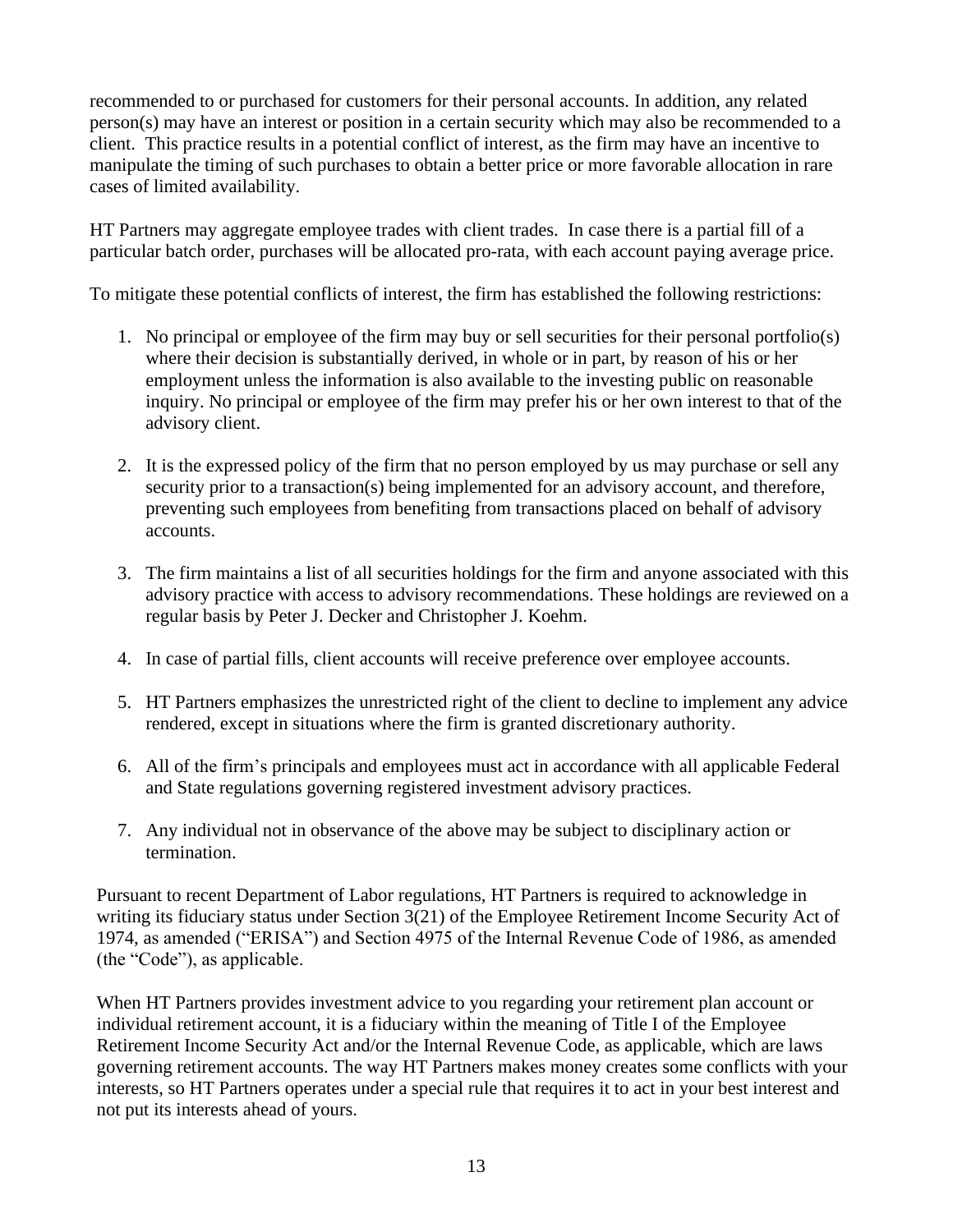## Asset Roll-Over Disclosure:

HT Partners is required to disclose applicable conflicts of interest associated with its rollover recommendations. HT Partners' rollover recommendations creates a conflict of interest if HT Partners will earn a new (or increase its current) advisory fee on the rolled over assets. Please see Item 5 of Form ADV Part 2A for further information regarding HT Partners' services, fees, and other conflicts of interest.

Clients and prospective clients considering a rollover from a qualified employer sponsored workplace retirement plan ("Employer Retirement Plan") to an Individual Retirement Account ("IRA"), or from an IRA to another IRA, are encouraged to consider and to investigate the advantages and disadvantages of an IRA rollover from their existing plan or IRA, including, but not limited to, factors such as management expenses, transaction expenses, custodial expenses and available investment options. Potential alternatives to a rollover may include:

- Leaving the money in your former Employer Retirement Plan, if permitted;
- Rolling over the assets to your employer's plan, if one is available and if rollovers are permitted;
- Rolling over Employer Retirement Plan assets into an IRA; or
- Cashing out (or distribute) the Employer Retirement Plan assets and paying the taxes due.

## <span id="page-13-0"></span>**Item 12. Brokerage Practices**

HT Partners does not have any formal or informal soft-dollar arrangements and does not receive any soft-dollar benefits.

The firm does not request or accept the discretionary authority to determine the broker dealer to be used for client accounts. Clients must direct the firm as to the broker dealer to be used for all client securities transactions. In directing the use of a particular broker or dealer, it should be understood that the firm will not have authority to negotiate commissions among various brokers, and best execution may not be achieved, resulting in higher transaction costs for clients. *Not all advisers require their clients to direct brokerage.*

HT Partners participates in the Schwab Institutional (SI) services program offered to independent investment advisers by Charles Schwab & Company, Inc. ("Schwab"), an unaffiliated FINRAregistered broker dealer. Clients in need of brokerage and custodial services will have Schwab recommended to them. As part of the SI program, the firm receives benefits that it would not receive if it did not offer investment. These benefits include: receipt of duplicate client confirmations and bundled duplicate statements; access to a trading desk serving SI participants exclusively; access to block trading which provides the ability to aggregate securities transactions and then allocate the appropriate shares to client accounts; ability to have investment advisory fees deducted directly from client account; access, for a fee, to an electronic communication network for client order entry and account information; receipt of compliance publications; and access to mutual funds which generally require significantly higher minimum initial investments or are generally available only to institutional investors. Schwab also offers other services intended to help us manage and further develop business enterprises. These services include educational conferences and events, technology, compliance, legal and business consulting, publications and conferences on practice management and business succession. The benefits received through participation in the SI program may or may not depend upon the amount of transactions directed to, or amount of assets custodied by, Schwab.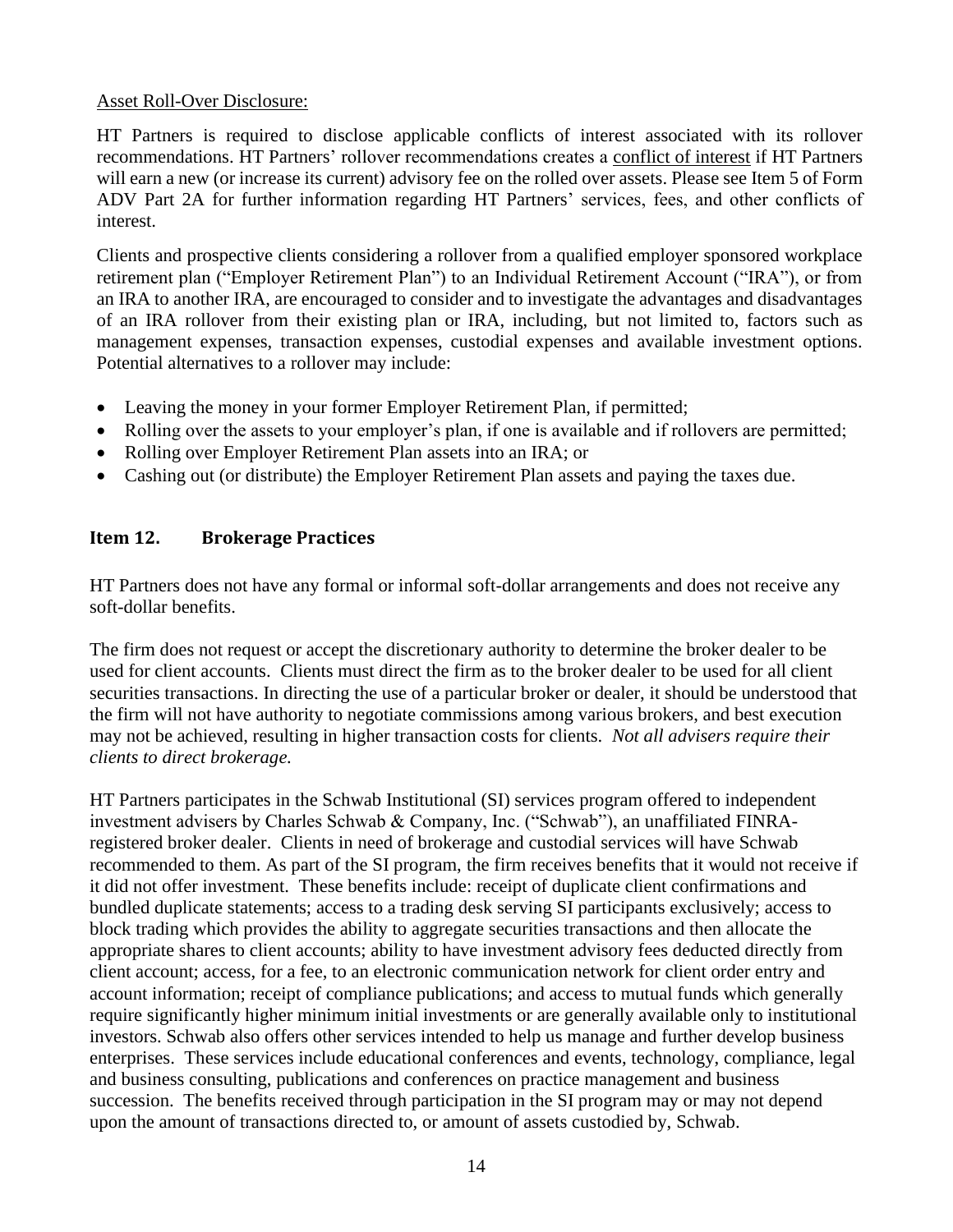Participation in the SI program results a potential conflict of interest for the firm, as the receipt of the above benefits creates an incentive for us to recommend Schwab to clients. Nonetheless, the firm has reviewed the services of Schwab and recommends the services based on a number of factors. These factors include the professional services offered, commission rates, and the custodial platform provided to clients. While, based on the HT Partners business model, the firm does not seek to exercise discretion to negotiate trades among various brokers on behalf of clients. The firm will, however, periodically attempt to negotiate lower commission rates for clients with Schwab.

## HTIQ Portfolios

All transactions in accounts invested in HTIQ Portfolios must be made through Charles Schwab & Company and consequently, in electing to participate in this Program, a client directs HT Partners to select Schwab as the exclusive executing broker dealer.

#### Trade Aggregation

HT Partners may aggregate client trades when doing so is advantageous to clients. Mostly, the firm will batch client transactions to receive volume discounts and to obtain better and more uniform pricing across client accounts. If the firm determines that aggregation of trades in a certain situation will be beneficial to clients, transactions will be averaged as to price and will be allocated among clients in proportion to the purchase and sale orders placed form each client account on any given day.

## <span id="page-14-0"></span>**Item 13. Review of Accounts**

## Portfolio Management Services

Peter J. Decker, Managing Member, Christopher J. Koehm, Managing Member, Devin Bourque, Director, Planning and Portfolio Services, Austin Michael VanWinkle, Investment Adviser Representative and Jack Wheeler, Junior Financial Planner will continuously monitor the underlying securities in client accounts and perform ongoing reviews of account holdings for all clients. Accounts are reviewed for consistency with client investment strategy, asset allocation, risk tolerance and performance relative to the appropriate benchmark. More frequent reviews may be triggered by changes in an account holder's personal, tax or financial status. Economic and macroeconomic specific events may also trigger reviews.

In addition to the monthly statements and confirmations of transactions that clients receive from their broker dealer, the firm may provide or make available online additional quarterly holdings and/or performance reports.

## Financial Consulting Services

HT Partners will review these client accounts periodically, as contracted for at the inception of the advisory relationship. The firm will not typically provide additional reports unless otherwise contracted for at the inception of the advisory relationship.

## **Notice**

Any notice or other communication required or permitted to be given shall be deemed to have been duly given when delivered electronically to the email address of record. The Client may also request that all communications be delivered to a specially designated client portal. Should an advisory Client be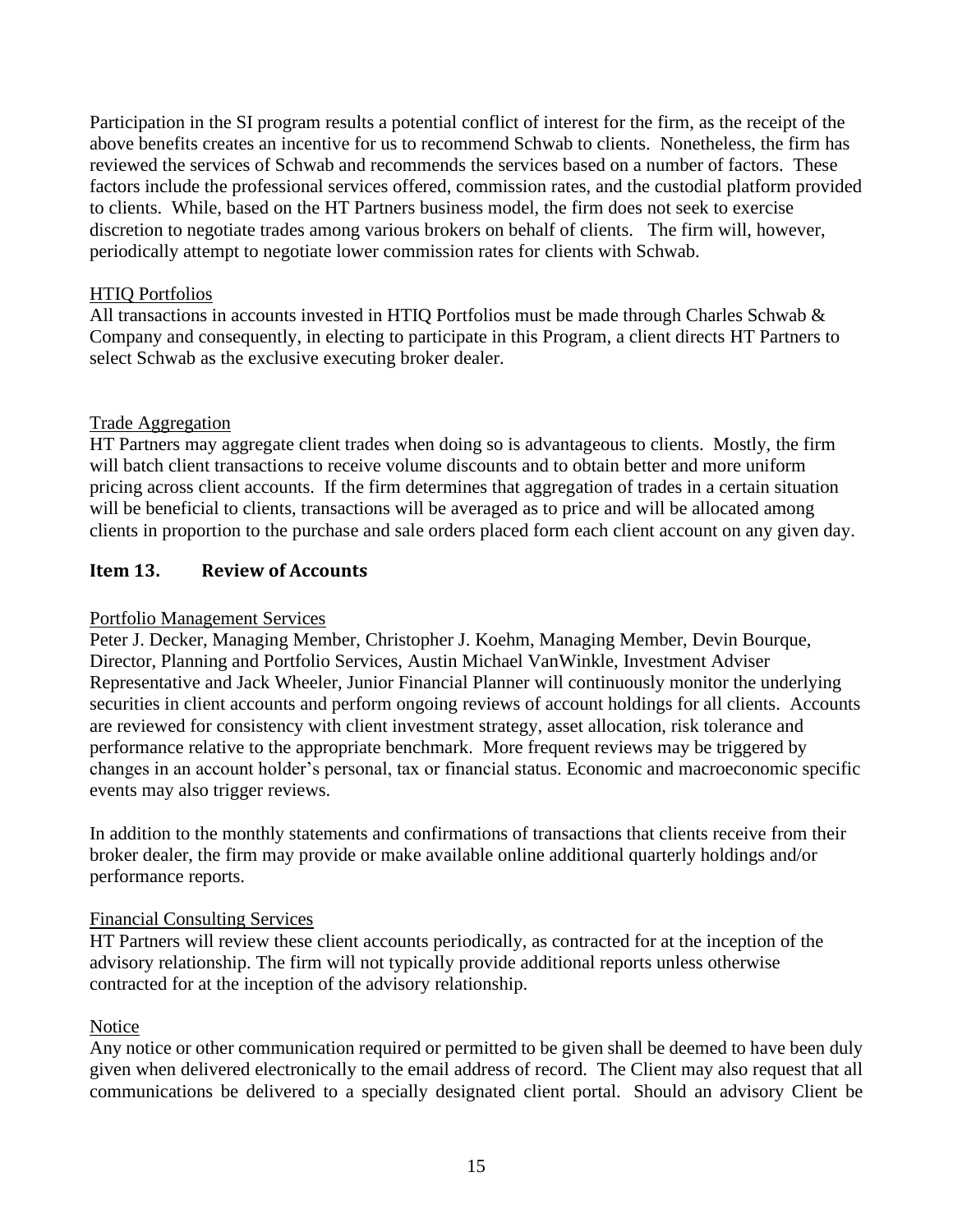utilizing a HTIQ Suite of Portfolios, the broker of record requires that all brokerage documents be delivered electronically to utilize the HTIQ Suite of Portfolios.

In lieu of the above notice provisions, Clients may request that communications be delivered in person, transmitted by facsimile (with hard copy sent by U.S. mail), sent by overnight courier (postage prepaid), or sent by registered mail (first class postage prepaid). A Client(s) may opt out of electronic notices for advisory matters at any time by notifying the manager in writing. All notices or communications to the Manager should be sent to the portfolio manager of the Account at the Manager's principal address.

## <span id="page-15-0"></span>**Item 14. Client Referrals and Other Compensation**

Other than that already described in this Brochure, HT Partners does not receive any additional compensation from third parties for providing investment advice to its clients and does not compensate anyone for client referrals.

## **Employee Referrals**

Compensation may be paid to employees of HT Partners if their referrals become clients of our firm.

Rewards will generally depend on the duration of the client relationship with HT Partners and the amount of assets invested by the referred client. All employees that are paid for referring clients to our firm must have a signed employee solicitation agreement on file before receiving their referral reward.

Payment of referral fees for prospective client referrals creates a potential conflict of interest to the extent that such a referral is not unbiased and the employee is, at least partially, motivated by financial gain. As these situations represent a conflict of interest, we have established the following restrictions:

- 1. All such referral fees are paid in accordance with the requirements of the Investment Advisers Act of 1940, rules adopted thereunder and any corresponding state securities law requirements;
- 2. All referred clients will be carefully screened to ensure that our fees, services, and investment strategies are suitable to their investment needs and objectives.

## <span id="page-15-1"></span>**Item 15. Custody**

Custody is defined as any legal or actual ability by the firm to access client funds or securities. Since all client funds and securities are maintained with a qualified custodian, HT Partners does not take physical possession of client assets. However, under the current SEC rules, the firm is deemed to have constructive custody of certain client assets. Therefore, all management clients are urged to carefully review and compare their quarterly reviews of account holdings and/or performance results received from us to those they receive from their custodian. In the case of discrepancies, clients should notify Peter J. Decker or Christopher J. Koehm and/or the custodian as soon as possible.

## <span id="page-15-2"></span>**Item 16. Investment Discretion**

For clients granting HT Partners discretionary authority to determine which securities and the amounts of securities that are to be bought or sold for their account(s), the firm requests that such authority be granted in writing, typically in the executed investment management agreement.